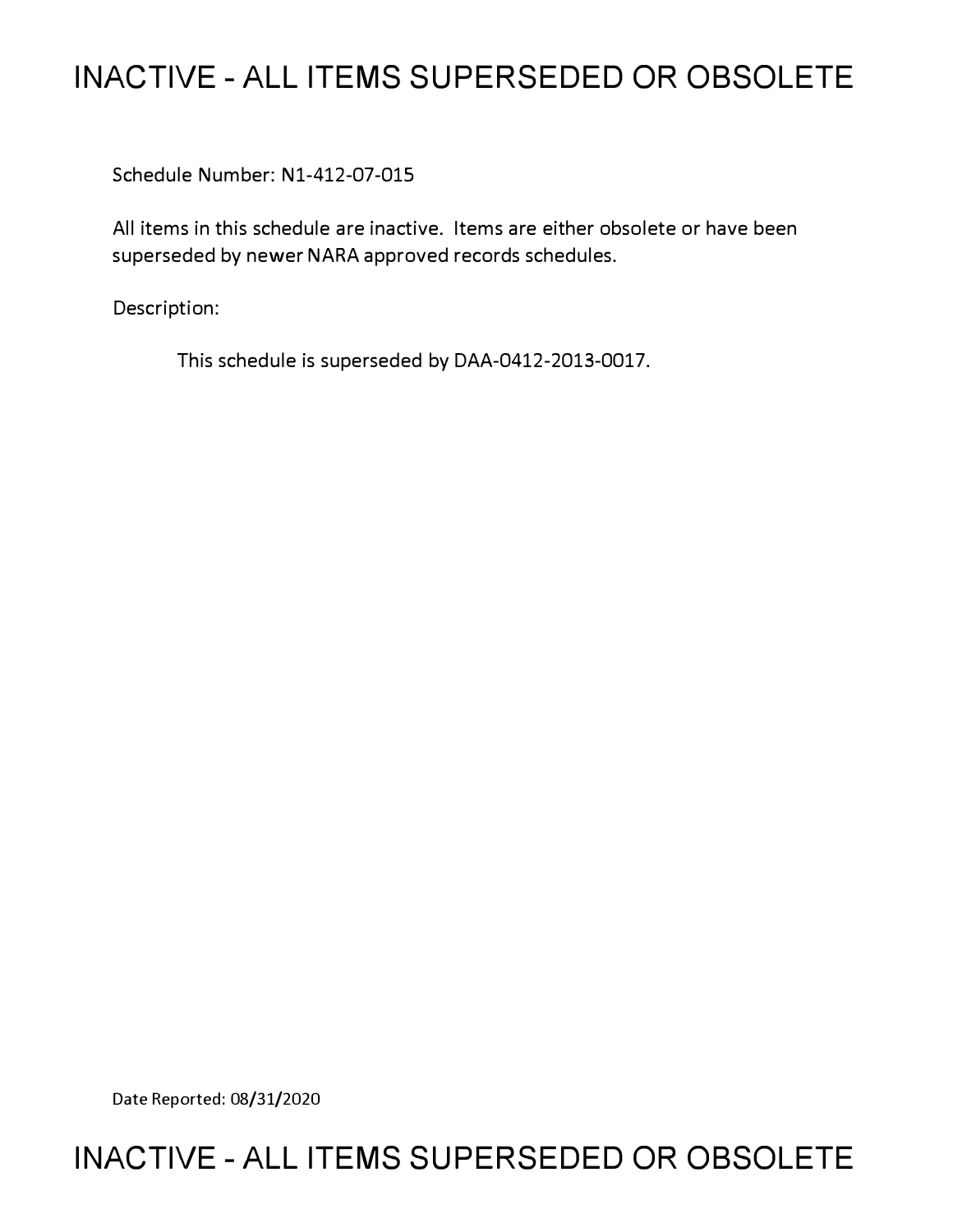| <b>REQUEST FOR RECORDS DISPOSITION AUTHORITY</b>                               |                                                                                                                                                                                                                                                                                                                                                                                                                                                                                                                                                      |                     |                               | <b>JOB NUMBER</b><br>$71 - 412 - 07 - 15$                                                                                                                                                                                      |  |  |
|--------------------------------------------------------------------------------|------------------------------------------------------------------------------------------------------------------------------------------------------------------------------------------------------------------------------------------------------------------------------------------------------------------------------------------------------------------------------------------------------------------------------------------------------------------------------------------------------------------------------------------------------|---------------------|-------------------------------|--------------------------------------------------------------------------------------------------------------------------------------------------------------------------------------------------------------------------------|--|--|
| To: NATIONAL ARCHIVES and RECORDS ADMINISTRATION (NIR)<br>WASHINGTON, DC 20408 |                                                                                                                                                                                                                                                                                                                                                                                                                                                                                                                                                      |                     |                               | <b>DATE RECEIVED</b><br>$11 - 28 - 2006$                                                                                                                                                                                       |  |  |
| 1 FROM (Agency or establishment)                                               |                                                                                                                                                                                                                                                                                                                                                                                                                                                                                                                                                      |                     | <b>NOTIFICATION TO AGENCY</b> |                                                                                                                                                                                                                                |  |  |
| U.S. Environmental Protection Agency                                           |                                                                                                                                                                                                                                                                                                                                                                                                                                                                                                                                                      |                     |                               |                                                                                                                                                                                                                                |  |  |
| 2 MAJOR SUBDIVISION                                                            |                                                                                                                                                                                                                                                                                                                                                                                                                                                                                                                                                      |                     |                               |                                                                                                                                                                                                                                |  |  |
|                                                                                | 3 MINOR SUBDIVISION                                                                                                                                                                                                                                                                                                                                                                                                                                                                                                                                  |                     | he                            | In accordance with the provisions of 44 U.S.C.<br>disposition request,<br>3303a,<br>the<br>including<br>amendments, is approved except for items that may<br>marked Adisposition not approved≅ or<br>Awithdrawn≅ in column 10. |  |  |
| 4 NAME OF PERSON WITH WHOM TO CONFER                                           |                                                                                                                                                                                                                                                                                                                                                                                                                                                                                                                                                      | 5 TELEPHONE         | <b>DATE</b>                   | ARCHIVIST OF THE UNITED STATES                                                                                                                                                                                                 |  |  |
| John B. Ellis                                                                  |                                                                                                                                                                                                                                                                                                                                                                                                                                                                                                                                                      | 202-566-1643        |                               | 4/18/07 All Warnt                                                                                                                                                                                                              |  |  |
|                                                                                | <b>6 AGENCY CERTIFICATION</b><br>I hereby certify that I am authorized to act for this agency in matters pertaining to the disposition of its records and that the records<br>proposed for disposal on the attached $\_\_$ page(s) are not now needed for the business of this agency or will not be needed after the<br>retention periods specified; and that written concurrence from the General Accounting Office, under the provisions of Title 8 of the<br>GAO manual for Guidance of Federal Agencies,<br>is not required;<br>is attached; or | has been requested. |                               |                                                                                                                                                                                                                                |  |  |
| SIGNATURE OF AGENCY REPRESENTATIVE<br><b>DATE</b>                              |                                                                                                                                                                                                                                                                                                                                                                                                                                                                                                                                                      |                     | <b>TITLE</b>                  |                                                                                                                                                                                                                                |  |  |
|                                                                                | 16/06<br>John B. Ellis                                                                                                                                                                                                                                                                                                                                                                                                                                                                                                                               |                     |                               | <b>Agency Records Officer</b>                                                                                                                                                                                                  |  |  |
|                                                                                |                                                                                                                                                                                                                                                                                                                                                                                                                                                                                                                                                      |                     |                               |                                                                                                                                                                                                                                |  |  |

 $\sim$  NWML.

| 115-109 | PREVIOUS EDITION NOT USABLE |                                                                          |  |
|---------|-----------------------------|--------------------------------------------------------------------------|--|
|         | Copis Su                    | LE STANDARD FORM SF 115 (REV. 3-91)<br>A POSTAL MALL, NUMBRA 36 CFR 1228 |  |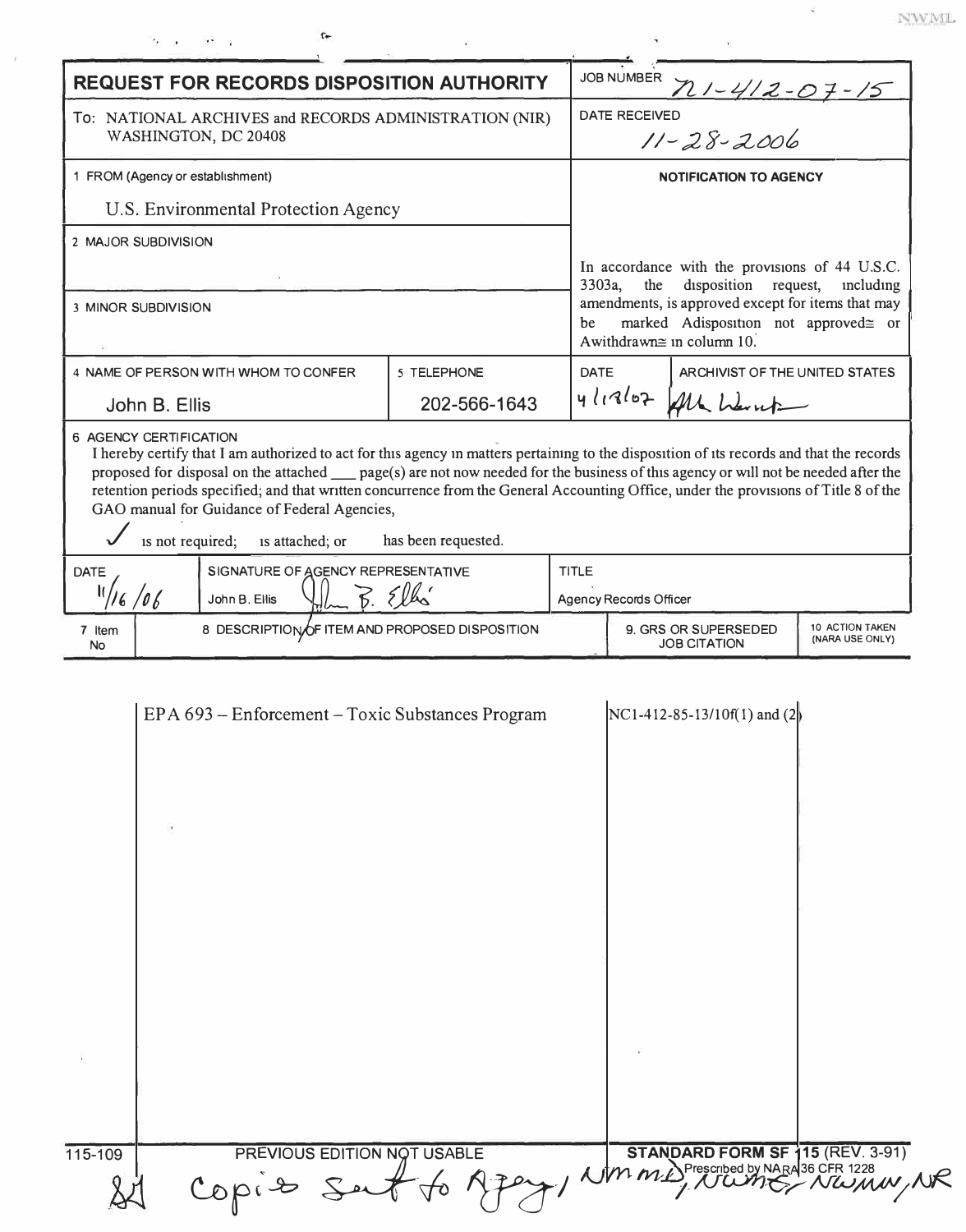# **EPA Records Schedule 693**

**Status:** Final, 02/29/2008

**Title:** Enforcement - Toxic Substances Program

**Program:** Enforcement and Compliance Assurance

**Applicability:** Headquarters

**Function:** 108-025-08 - Compliance and Enforcement

#### **NARA Disposal Authority:**

This schedule authorizes the disposition of the record copy in any media (media neutral), excluding any records already in electronic form. Records designated for permanent retention must be transferred to the National Archives in accordance with NARA standards at the time of transfer.

•  $N1e412-07-15$ 

#### **Description:**

Contains documents pertaining to the compliance monitoring and enforcement program for controlling toxic substances. Documents and data relating to statements of program, guidance, policies, strategies, analysis of state laws, interim and final authorities and statements of Attorney General.

Also contains documents pertaining to EPA's enforcement of toxic substances statutes, regulations, and standards. Documents include case development and litigation support files, background studies, legal documents, opinions, reports, attorney work product, surveillance reports, violation notices and compliance orders.

#### **Disposition Instructions:**

**Item a:** Compliance monitoring and enforcement for controlling toxic substances

- **Disposable**
- Close inactive records upon completion of the program.
- Destroy 20 years after file closure.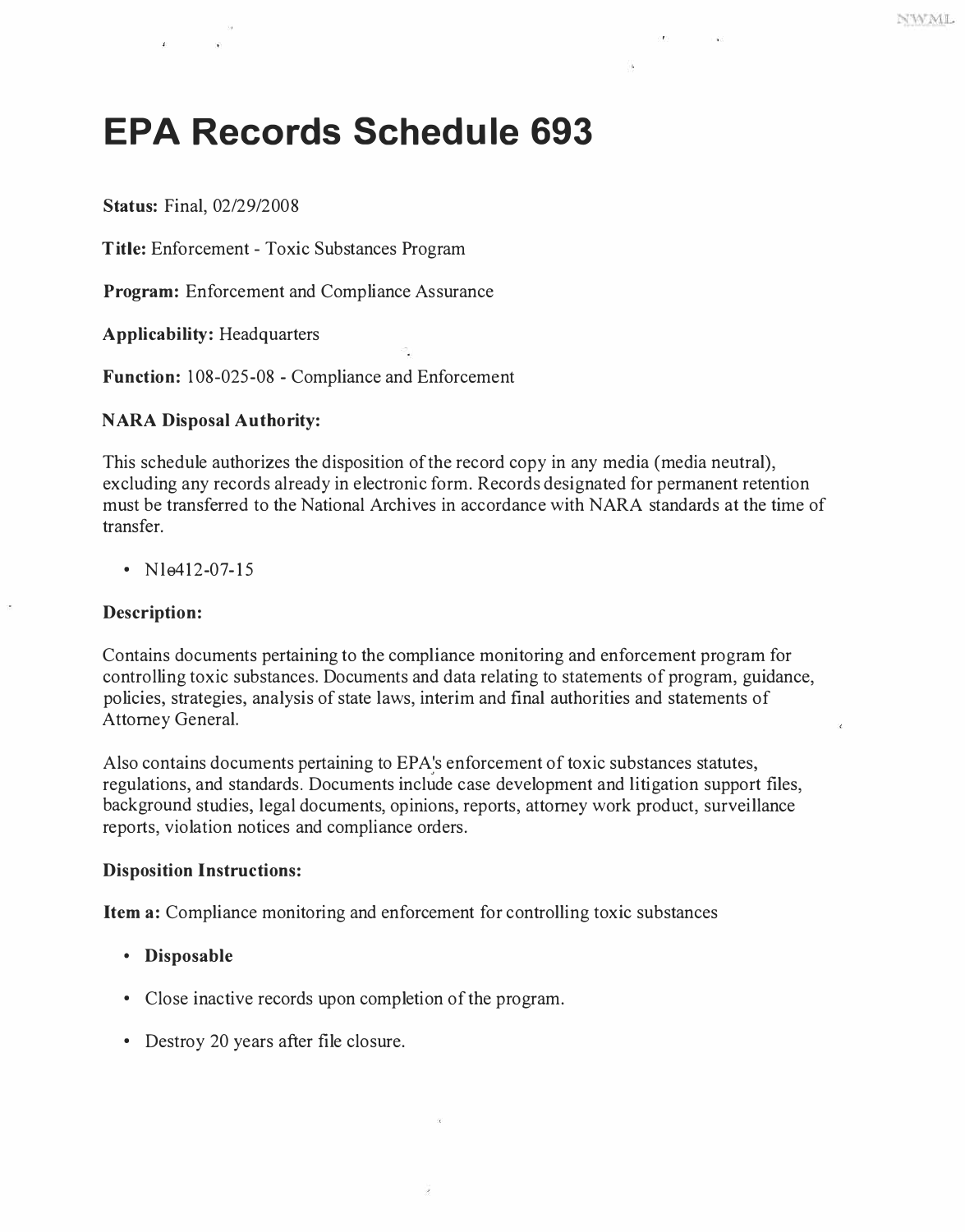**Item b(1):** Enforcement of toxic substances statutes, regulations, and standards - Nonelectronic

#### **• Permanent**

- Close inactive records upon the completion of the action.
- Transfer to the National Archives in 5 year blocks 18 years after file closure.

**Item b(2):** Enforcement of toxic substances statutes, regulations, and standards - Electronic

#### **• Permanent**

- Close inactive records upon the completion of the action.
- Transfer to the National Archives 5 years after file closure, with any related documentation and external finding aids, as specified in 36 CFR 1228.270 or standards applicable at the time.

**Item b(3):** Enforcement of toxic substances statutes, regulations, and standards - Electronic copy of records transferred to the National Archives

#### **• Disposable**

- Close file upon transfer to the National Archives.
- Delete after electronic record copy is successfully transferred to the National Archives.

#### **Guidance:**

See EPA 207 for enforcement actions referred to Regional Counsel.

#### **Reasons for Disposition:**

The disposition instructions have been rewritten as media neutral to allow for maintaining the record copy in EPA's recordkeeping system. The retention has not changed.

The following changes were made in the 02/29/2008 version:

- 
- Divided item b into three subitems,  $b(l)$ -(3).<br>• Revised the titles of disposition items  $b(l)$ -(3).<br>• Revised the disposition instruction for item  $b(3)$ .
-